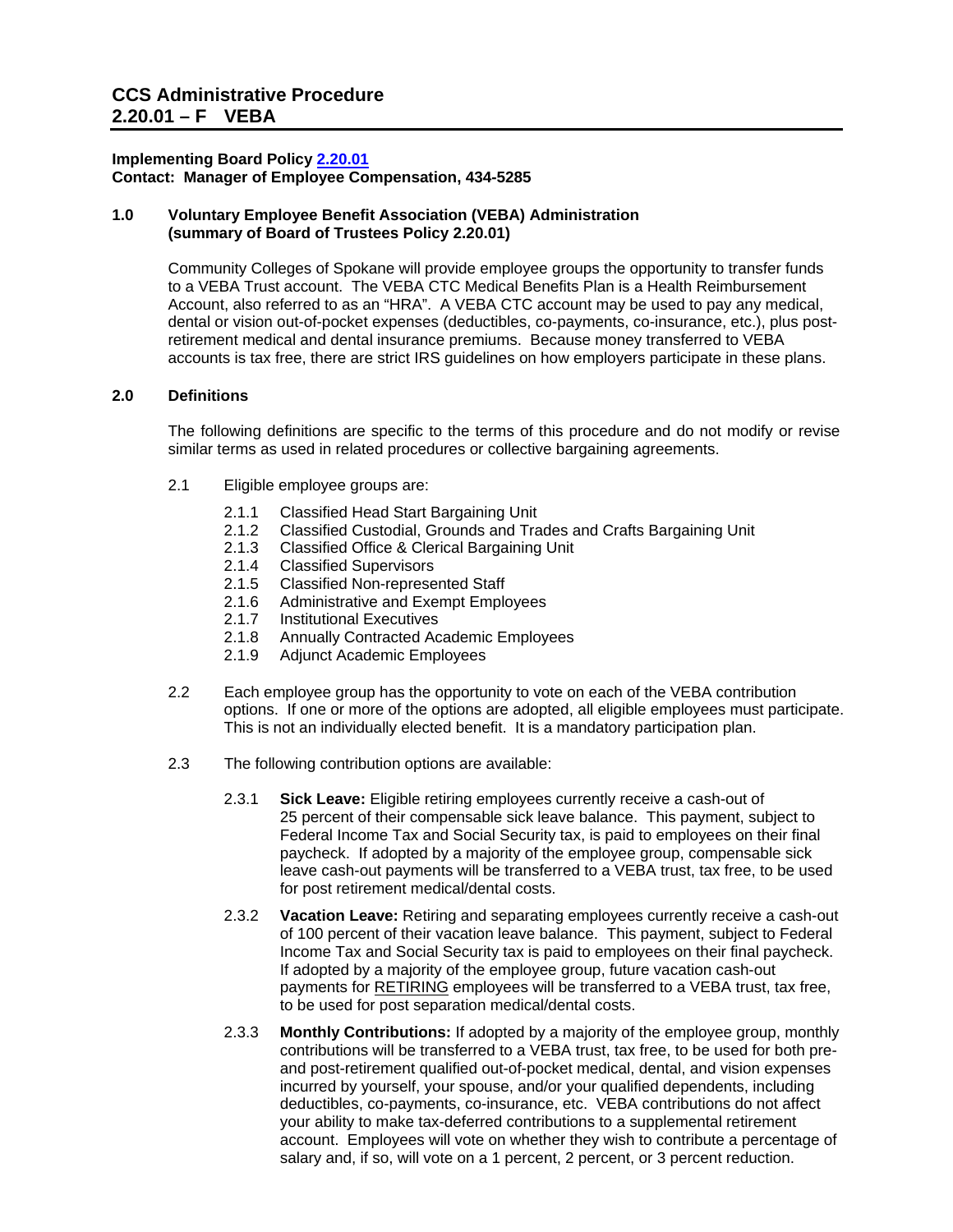- 2.3.4 **VEBA Plan Effective Period:** If adopted by a majority of the employee group, this plan will remain in effect indefinitely until 10 percent or more of the voting group petition for a vote to withdraw or change the plan.
- 2.3.5 CCS will notify employees annually of the right to vote on available options.

### **3.0 VEBA Account Administration**

- 3.1 The VEBA Trust hires a VEBA Plan Third-party Administrator. The plan administrator is responsible for providing customer services, claims processing, and participant account administration. All specific account questions, claim questions, or account statement inquiries are handled by the plan administrator. See the CCS Payroll & Benefits [VEBA](http://ccsnet.ccs.spokane.edu/Payroll---Benefits/CUSTOM-PAGES/VEBA.aspx)  [web page](http://ccsnet.ccs.spokane.edu/Payroll---Benefits/CUSTOM-PAGES/VEBA.aspx) for information about the current plan administrator.
- portion of the VEBA account in any or all of the following funds: 3.2 The trust offers two fund investment options. The employee may choose to have all or a
	- 3.2.1 **Option A Do-It-Yourself.** This option allows the employee to select funds from a predefined list of investment funds.
	- 3.2.2 **Option B Chose a Premix.** This option allows the employee to select a pre-mixed portfolio created by investment professionals.
- 3.3 As a condition of participation under the plan, the employee is required to complete an enrollment form and sign an agreement with the employer which includes a "hold harmless" provision.
- 3.4 On a monthly basis, the plan administrator sends (via email) a list of employees for whom they have received funds, but not a signed VEBA Member Enrollment form. The payroll department uses the list to verify whether or not an enrollment form was completed.
	- 3.4.1 Upon receipt of the list, a FIRST Notification is sent to the employee's address of record or email address.
	- 3.4.2 A SECOND Notification is sent to the employee's address of record or email address at the end of the second month.
	- 3.4.3 A THIRD and FINAL Notification is sent to the employee's address of record or email address at the end of the third month. This notice stipulates the following:
		- 3.4.3.1 All funds contributed to-date are forfeited.
		- 3.4.3.2 All future funds contributed will be forfeited until such time as a VEBA Member Enrollment form is completed and returned to the CCS Payroll/Benefits Office.

### **4.0 Forfeited Funds**

- 4.1 Eight percent of forfeited funds are retained by the District Administrative Office.
- 4.2 The balance of funds is allocated to each CCS unit (SCC, SFCC, IEL, District Office) with each location having discretion to further allocate funds to departments.
- 4.3 Funds must be expended in accordance with CCS policy, state, and federal rules and regulations.